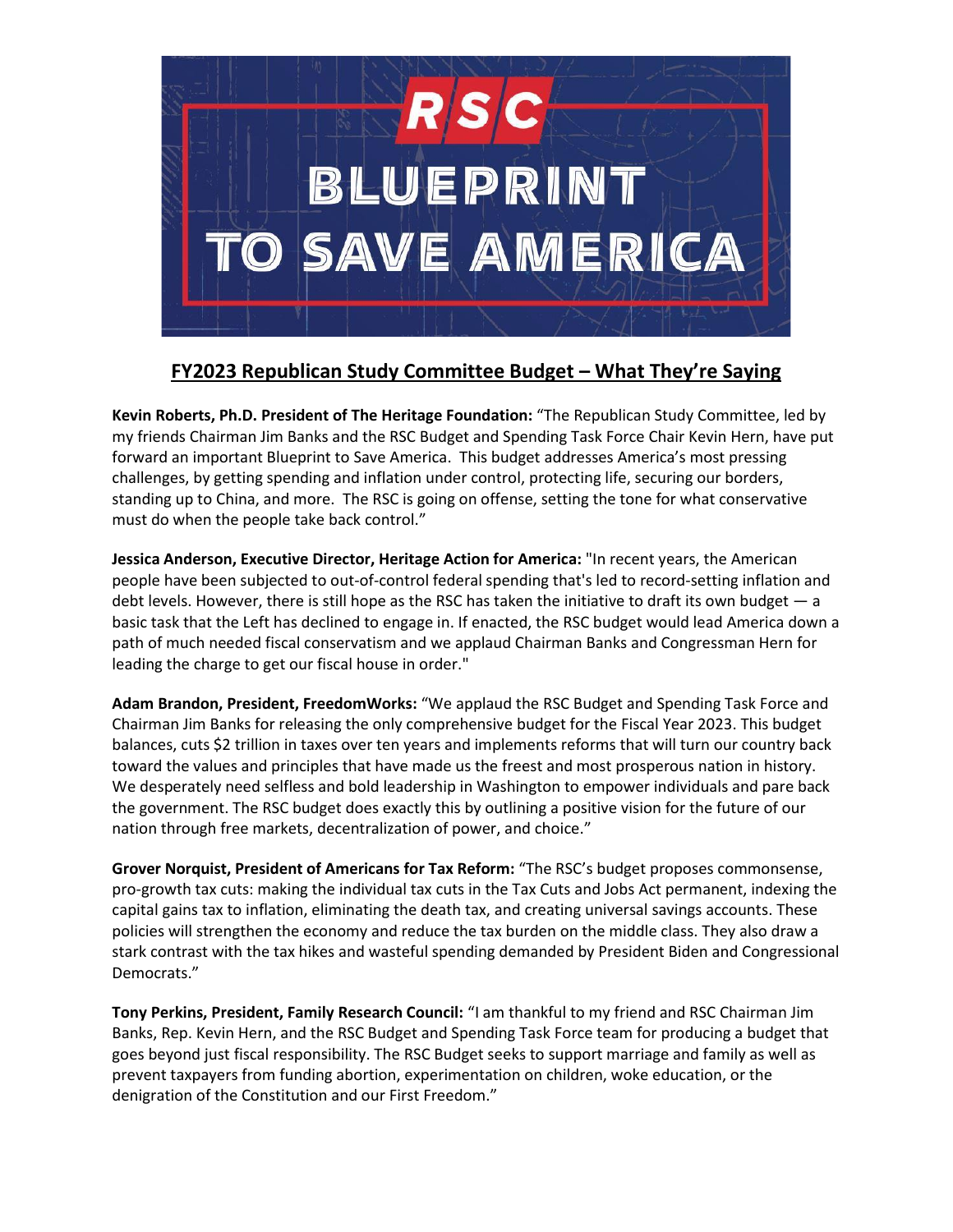**Paul Teller, Executive Director, Advancing American Freedom and RSC alumni:** Advancing American Freedom (AAF) praises the heroic efforts of the Republican Study Committee (RSC) in its annual development of a conservative budget proposal. Unlike President Biden's unconscionable budget request (the largest in history, calling for an endless future of trillion-dollar deficits), the RSC budget would cut taxes, balance the budget, unleash economic growth, and advance freedom in America. The RSC budget is explicitly modeled on the successes of the Trump-Pence administration, as amplified in the Freedom Agenda, both of which offer the country a clear path to a bright American future. AAF hopes that all Members of Congress will be given the opportunity to show on the record where they stand on this important plan to save America.

**Family Policy Alliance:** "We applaud the great leadership of the Republican Study Committee in their work to create a budget that not only addresses the National Debt, but is also a vision to ensure taxpayer dollars protect preborn children, family values, and First Amendment principles. American taxpayers deserve to see their money preserve freedom and family values for generations to come."

**James Carter, Director, America First Policy Institute's Center for American Prosperity:** "All-too-often, Washington, D.C. is where good ideas go to die. Not this time. One finds a plethora of good ideas in the RSC's latest budget proposal, from slashing federal spending to restoring America's fiscal solvency and promoting prosperity."

**Tom Schatz, President, Council for Citizens Against Government Waste:** "By balancing the federal budget and reducing the national debt, the Republican Study Committee budget takes a critical step toward restoring fiscal sanity to Washington. American families are facing decades-high prices for everyday essential items caused by the government's fiscal promiscuity. This budget should be approved by Congress to prevent the nation from falling over the fiscal cliff."

**Roy Beck, President, NumbersUSA Education & Research Foundation:** "The RSC Budget contains a sweeping but practical blueprint for immigration policies that would provide a fairer playing field for American wage-earners and would begin to narrow current economic disparities that are destabilizing our society. The greatest beneficiaries would be Americans of all races and ethnicities in the economic underclass. The many specific line items truly justify the authors' claim to "prioritize American workers, help grow our middle class, raise wages, and enhance economic opportunity for all lawful residents." Adoption of the budget proposals would create conditions that should result in bringing back into the job market millions of Americans who have abandoned it, or been abandoned by it. And they would remove barriers to the aspirations of American students in many careers. Most of the provisions are not speculative in that they either have been proven effective in the past or have been recommended by a succession of federal commissions over the last half-century. They would greatly reduce the illegal foreign worker competition by eliminating the major incentives for foreign citizens to enter the country illegally or to overstay their visas. And the budget provisions, if implemented by a President, would end the chaos at our borders. If adopted in full, the immigration budget items would be one of the greatest steps ever taken by Congress for a more equitable and harmonious society."

**RJ Hauman, head of government relations and communications at the Federation for American Immigration Reform (FAIR):** "The Republican Study Committee's (RSC) Fiscal Year 2023 budget blueprint correctly recognizes that the border crisis continues to threaten national security, public health, wage levels, employment security, and poses unsustainable strains on government resources. As FAIR has long noted, every immigration policy decision by the federal government must serve the interests of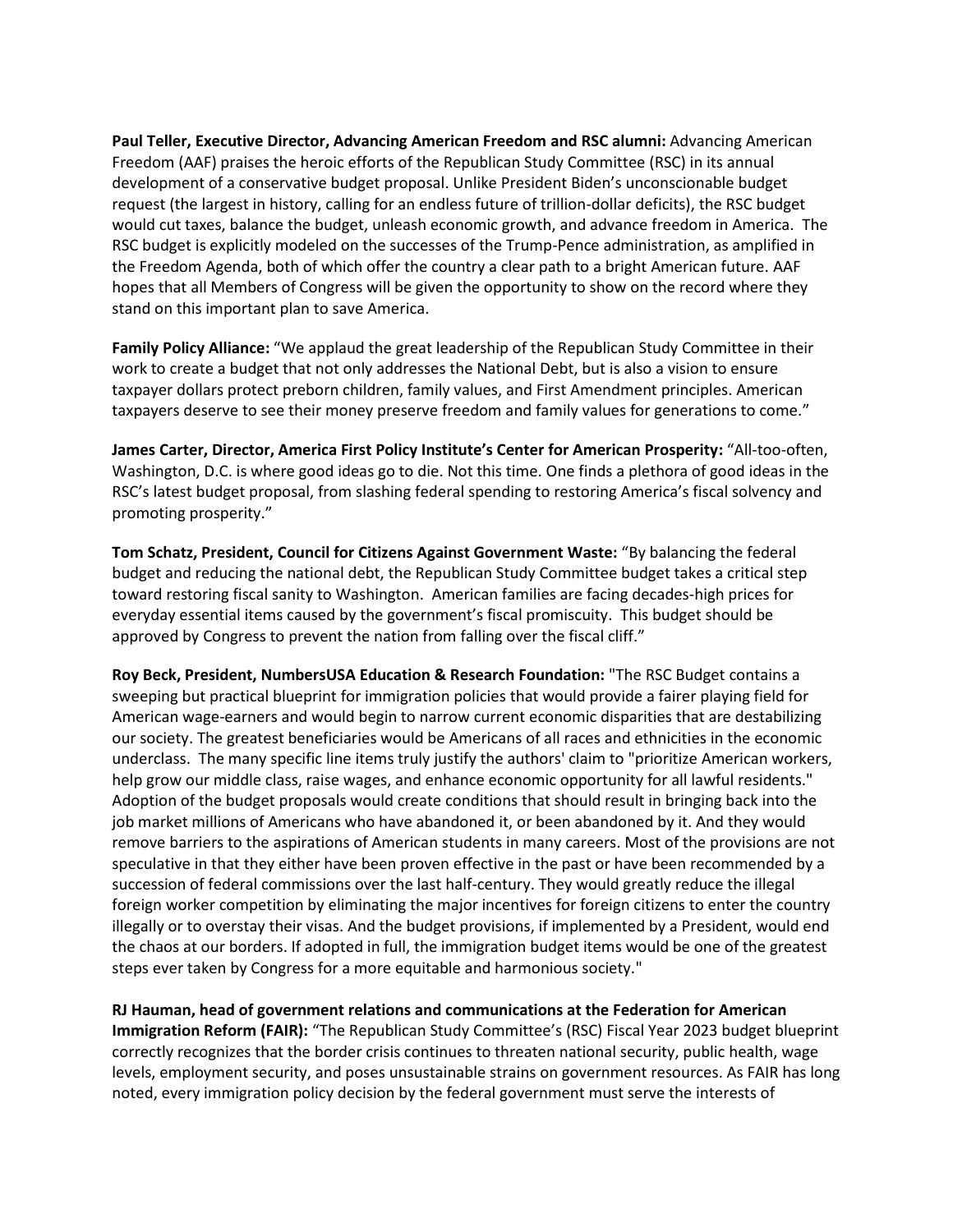American citizens, families, and workers. The RSC understands this, while the party in power does not. FAIR applauds Chairman Banks, Budget and Spending Task Force Chairman Hern, and the entire RSC membership for their leadership on the immigration issue amid a historic crisis. Republican leaders and the entire conference should take note of what this blueprint contains going into the 118<sup>th</sup> Congress. They will have a mandate to immediately legislate unflinchingly, and must ensure that our immigration laws protect and serve the interests of the American people as they were meant to do."

**SBA Pro-Life America:** "The Republican Study Committee has released its strongest pro-life budget yet. With the leadership of Reps. Jim Banks and Kevin Hern, this budget supports 23 life-affirming federal policies that would protect unborn babies with beating hearts, safeguard women's health from mailorder abortion drugs, and much more. This is a stark contrast to Biden's budget proposal that pushes abortion on demand until the moment of birth, paid for by the taxpayer. We thank all our pro-life Republican allies standing strong against pro-abortion extremism."

**Kristan Hawkins, President of Students for Life Action:** "As representatives of the American people, it is vital that our legislators responsibly utilize taxpayer dollars, particularly to protect the rights of the American people. Chief among these is the right to life, which is guaranteed by the U.S. Constitution. Students for Life Action is grateful for the leadership of the Republican Study Committee and Chairman Banks, who have boldly and unapologetically advocated for the right to life in this budget and other policy proposals. The majority of Americans want significant restrictions on abortion and oppose the federal government using their taxpayer dollars to pay for the killing of innocent preborn children. It's time the pro-abortion Democrats catch up with the rest of modern society and cease their advocacy for the genocide of human babies."

**Stand for America: "**RSC's budget offers real solutions and relief for American families suffering from liberals' reckless spending. From balancing the budget and ending earmarks to cutting taxes and reducing regulations, the RSC budget shows that conservatives are ready to lead in lessening the burden on American taxpayers and protecting future generations from America's unsustainable debt."

**Alfredo Ortiz, CEO, Job Creators Network:** "The RSC's budget is exactly what small businesses and ordinary Americans need right now to help counteract the worst outcomes of bad public policies enacted and proposed by the Biden Administration and Congressional Democrats. The RSC's budget ends reckless spending that's fueling the inflationary fire that's reducing American living standards. It pursues widespread deregulation to allow small businesses and jobseekers to pursue the American Dream. It makes the Tax Cuts and Jobs Act permanent, giving small business owners peace of mind that they won't face another massive cost shock in the years ahead. And it implements personalized healthcare reforms along the lines of Job Creators Network's Healthcare for You framework that will reduce crippling healthcare costs burdening employers and families. The RSC's pro-small business and pro-economy budget stands in stark contrast to Democrats' big-government approach that will only worsen stagflation and bring about a painful recession. This budget sets the stage for a return of the shared economic prosperity the country enjoyed between 2017 and 2019."

**James Edwards, Executive Director, [Conservatives for Property Rights:](https://www.property-rts.org/latest-projects)** "From a property rights perspective, there's a lot to like about the Republican Study Committee's FY23 budget, the Blueprint to Save America. On behalf of Conservatives for Property Rights, I commend the RSC's proposal to put sound budgetary and fiscal measures on the table. Instead of 'Build Back Broker,' the RSC budget would repair America's fiscal foundation and empower people. It's a brilliant blueprint for addressing America's urgent problems. Big picture, the RSC budget would reduce the federal deficit, lower the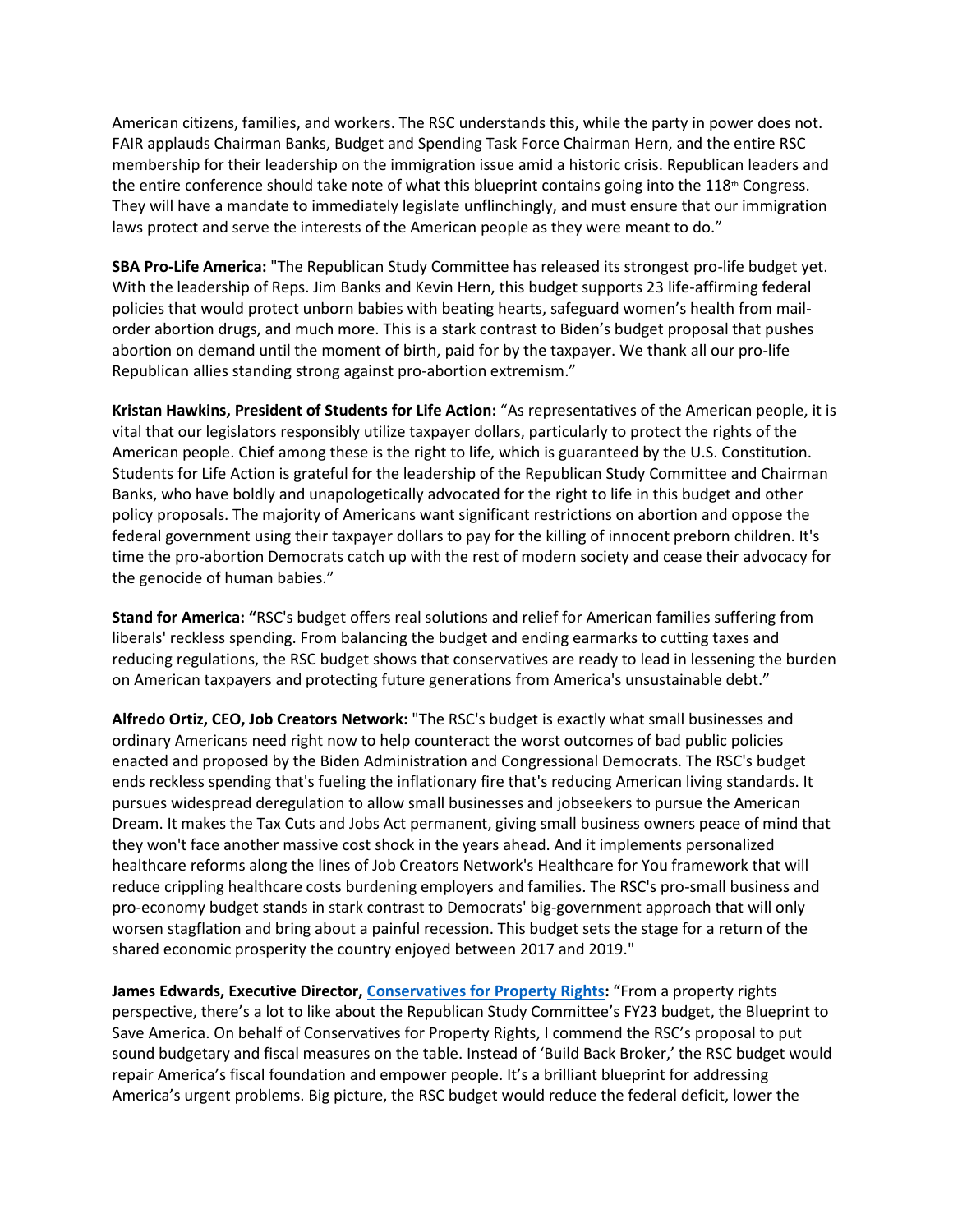punishing 'tax' of inflation and put the government on a path to a balanced budget. RSC's plan would help ensure that Medicare and Social Security are there for seniors in their retirement years who've paid into them and qualify as beneficiaries. Regarding property rights, RSC's budget would repeal the Death Tax, which takes already taxed assets that families need for small businesses and bills. The plan would halt federal land grabs, freezing public lands at the current 28 percent. It would restore Fifth Amendment protections to eminent domain. GIG Act provisions would protect independent-contractor status. In contrast to 'Build Back Worser's' tax increases and overregulation, this budget would make permanent the 2017 tax cuts so individuals, families and small businesses could keep more of what they earn. By reducing regulatory burdens, strengthening Congress's oversight and constraint of federal agencies, and scaling back the Administrative State, RSC would spark free enterprise and American ingenuity. It would bind bureaucrats and grow the economic pie. To bolster U.S. industrial competitiveness, the RSC budget would secure our supply chains and increase domestic manufacturing. It would increase R&D and capital expensing and decrease the tax burden on U.S.-based facilities. To improve health care, RSC would free up health coverage design, promote consumer choice and competition, and oppose government price controls on innovators."

**R Street Institute: "**Today, the Republican Study Committee (RSC), released their "Blueprint to Save America," a legislative framework aimed at reducing the burden of government on individuals and the economy. Decades of overspending and unwillingness to make tough choices have spurred massive debts and deficits that have placed a growing stranglehold on our prosperity. R Street Institute experts respond to key priorities below that could help reverse this disastrous course."

**Jonathan Bydlak, Director, Governance Program, R Street Institute –** *on Entitlement and Budget Reforms***:** "In a time of high inflation and continued budget deficits, it's encouraging to see the RSC working to get our fiscal house in order. We must tackle the short-term spending that is feeding higher prices, as well as reform the structural problems that threaten our long-term fiscal solvency. I applaud the RSC for presenting a number of policy solutions to address these problems, including entitlement reforms, the rescinding of unused appropriations and increased transparency over spending decisions."

**Shoshana Weissmann, Senior Manager of Digital Media, Communications & Fellow, R Street Institute**  *on Reducing Barriers to Employment***:** "We always appreciate the RSC focusing on occupational licensing reform in their reports. For years, they have been finding new ways to decrease the harm that unnecessary or overly burdensome licenses pose to Americans."

**Philip Rossetti, Resident Senior Fellow, Energy Program, R Street Institute –** *on Energy and Regulatory Reforms***:** "You can only cut pollution as fast as you can build new energy and infrastructure to replace the old. A focus on cutting red tape is always welcome, as regulatory inefficiency is one of the biggest barriers to clean energy growth today. Putting a priority on regulatory clarity and improving timelines can help reduce energy costs and pave the way for cleaner energy."

**Nan Swift, Fellow, Governance Program, R Street Institute – o***n Reducing Wasteful Spending and Increasing Accountability:* "RSC has laid out clear options for significant reforms to costly and distortive subsidies and spending that too often provide the most benefit to those who need it the least. In addition to rooting out blatantly wasteful programs, such as the National Sheep Industry Improvement Center and the U.S. Department of Agriculture's (USDA) catfish inspection program, the plan also identifies key opportunities for reining in executive branch overreach and increasing congressional oversight from the USDA Commodity Credit Corporation to national emergency declarations."